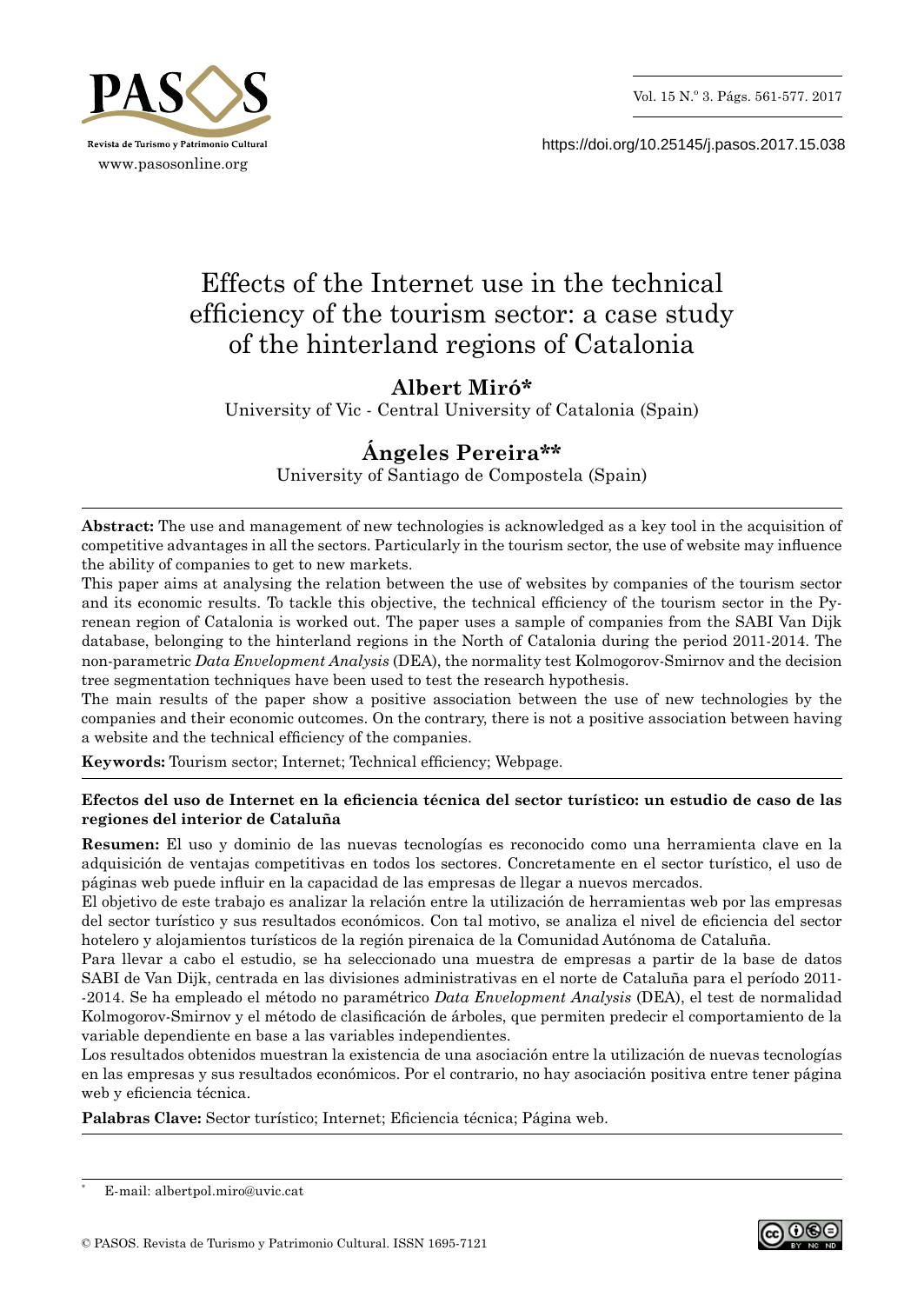## **1. Introduction**

The growing trend towards the use of the internet as a tool to search for information and services offered by the tourism industry is a fact in the last decades. Due to this major change in the demand side, businesses operating in the touristic industry need to carry out both a growing advertising investment and a technological revolution (Buhalis & Law, 2008).

The use of the Internet allows a quick relation between the potential customer and the companies, because it eliminates intermediaries and the customer has direct access to the sales channels. Thus, this worldwide economic trend has caused a fundamental change in the regional and international structure in general and of the tourism industry in particular (Buhalis & Law, 2008).

E‑commerce has become in recent years a mainstay for a company willing to obtain a good position in the online market and to expand its business opportunities not only at a national level but also at the international one (Bartlett & Ghoshal, 2000).

Catalan<sup>1</sup> hinterland economy is mostly based on its tourism industry (Miró & Alsina, 2013) –especially since 2008, when the international crisis arose. In this context, this sector has become a socioeconomic driver for the development of the hinterland regions that are located in the northern Lleida area, such as Pallars Sobirà, Pallars Jussà, Alt Urgell and the Aran Valley (Miró, 2014), and Berguedà in the north of the Province of Barcelona.



**Figure 1: Geographic area**

**Source:** © World Stadiums and © *Institut Cartogràfic de Catalunya*

These regions altogether stand for a 0.65% of the Catalan national Gross Domestic Product for the year 2008 and the 0.66% of the total population in 2012, with an industrial fabric composed basically of small and medium enterprises (SMEs). It represents a small economy with a decreasing growth, in general terms. At the same time, it is difficult for any productive process in the area to achieve increasing returns to scale (Becattini, 2002), since there is no longer a group of specialized companies able to take advantage of the potential economies of scale in the region.

For the SMEs that predominate in the tourism industry of this area, active internet usage may provide a way to get to new markets with low costs avoiding, thus, the numerous entrance barriers that the international market has (Hamill, 1997). The Internet gives small and medium enterprises the chance to have a new sales channel in countries they could otherwise access to (Chaffey, Mayer, Johnston & Ellis‑Chadwick*,* 2000).

Therefore, the need to adapt to these new economic and competitive circumstances has to generate a qualitative leap for the companies making up a country's industrial fabric. In particular, that is the forecast for the industrial fabric of the northern Catalan regions, integrated by small and medium enterprises that may exploit the benefits of internet usage for their internationalization (Quelch & Klein, 1996). That requires a shift from a fixed channel one-way model to an interactive model in which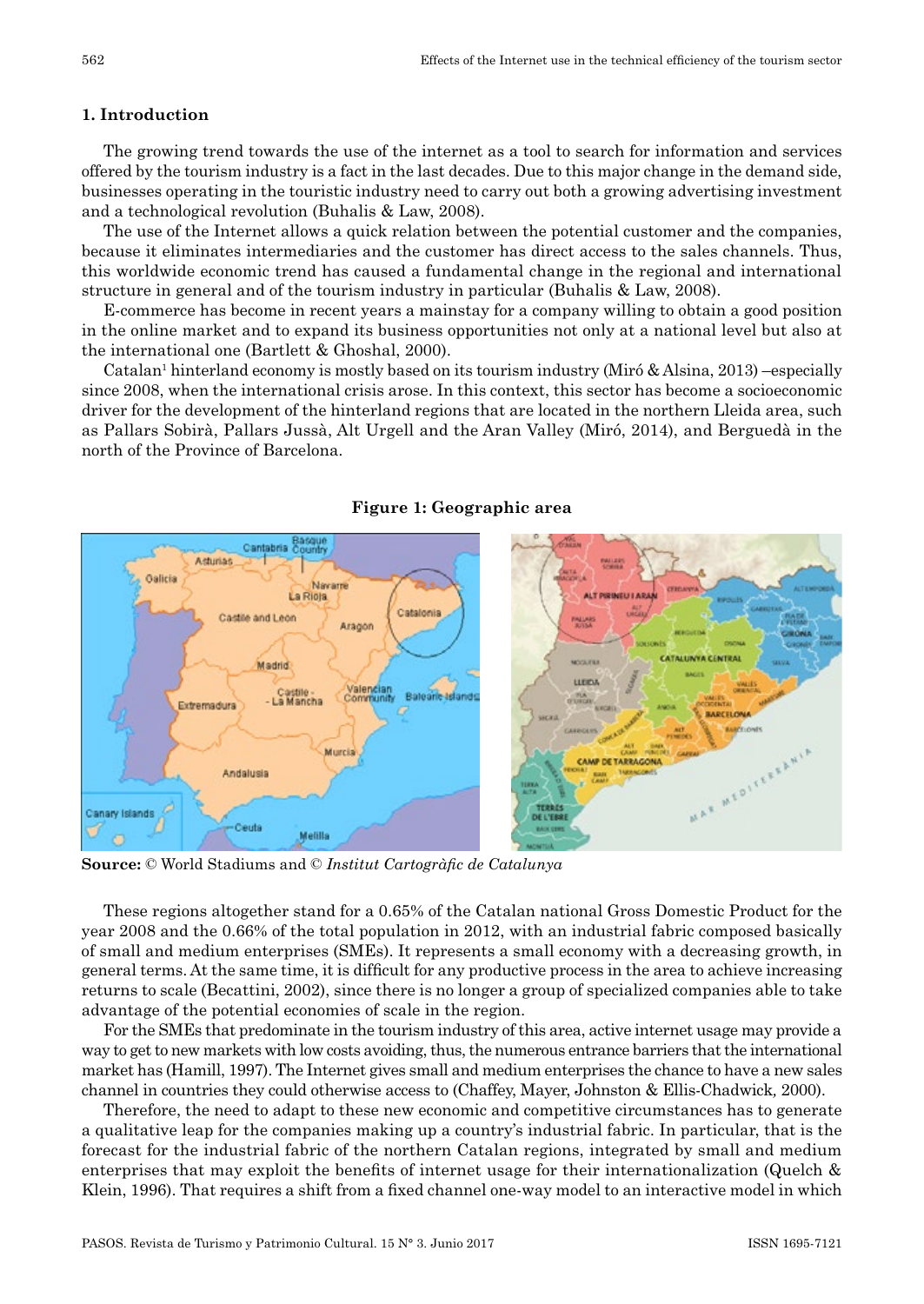the customers conduct direct search according to their interests and in so doing they get to the products that best fulfil their needs (Aguayo, 2003).

This paper analyses the usefulness of the internet tool to improve the competitiveness of inner regions –which are on the periphery and usually out of the national and international networks, focusing on their offer of a quality tourism product or service. In particular, it aims at determining if there is any relation between having a website and the accessibility of this to the international markets –through the translation to foreign languages, in the technical efficiency (TE, henceforth) of the companies.

The remainder of the paper is organized as follows: in the second section we set the theoretical framework and present the main hypothesis to be tested. Section 3 addresses the methodological issues and data used to undertake the study. Afterwards the main insights are presented and discussed. The paper finishes with some brief conclusions.

#### **2. Theoretical framework**

Tourism is one of the most important sectors of the industrial fabric both in developed and development countries. This economic sector is highly affected by the technological changes that take place in the global environment. In particular, continuous innovations in the field of Information and Communication Technologies (ICT) are the main drivers of the radical transformation of the tourism sector along the last 30 years (Román, 2005). Thus, being able to follow and adapt to the technological changes has become a key aspect in the management of innovative companies, which allows a constant improvement in all the economic sectors (Capó‑Vicedo, Expóstio‑Langa & Masià‑Buades, 2007). Accordingly, the economic activities that integrate the tourism sector must technologically reorganize the value creation chain (Esteban Talaya, Millán‑Campos & Molina‑Collado, 2000).

In the knowledge society, the Internet has become a success factor for the present and future of the tourism sector, especially in the area of marketing and distribution (Carpintier, 1996). That is also true for all of the other related activities: information search, reservations, purchases of tourist products and services and so on (Pablo, 2004).

The Internet allows the achievement of important advantages compared to a more traditional way of performance by the companies. It also improves the relationships between companies and with the customers. Within this framework, tourism is set in a new competitive environment, where information becomes a key resource and the core of possible competitive strategies for this sector.

In this sense, it is worth to note the value of the Internet tool as a way to increase the share both at national and international markets (Laso & Iglesias, 2002). This tool is also useful to improve the competitiveness, to increase the sales, to capture the greatest number of tourists and to be recognized among the customers (Esteban Talaya *et al.* 2000). Thus, the Internet brings about these opportunities, and at the same time is the tool that allows to operate new marketing, communication, sale and advertising strategies (Gómez‑Limón Rodríguez, San Martin‑Fernández & Peña‑Albillo, 2000).

The impact of Internet may be analysed in relation to several aspects, such as the organisational context, the national and the international environment, and the business strategy (Hamil, 1997; Alonso & Furio Blasco, 2006).

In order to develop a competitive advantage in any type of company and particularly in the tourist companies, it is necessary to design the website and to focus it on a specific sales target. To take advantage of the opportunities and the benefits that a world network offers, it is necessary to provide clear and understandable information to the potential customers. In this sense, the use of the market‑specific languages is the key to get to the customers to whom the products and services are offered (Laso & Iglesias, 2002).

According to the literature, the factors that contribute to a better technological adaptation of the companies and consequently, to transform it into higher profitability, efficiency and productivity, are: the managers leadership, the existence of a emblematic trademark, the adaptation of the company to emerging markets and to the demographical changes, the training of employees, and the business model as well as the adaption of the company to internal and external markets (Sáenz, 2000). All of these factors guarantee an improvement of the business efficiency (Aguilar, Crespo & Rubio, 2007).

The concept of productive efficiency refers to the most suitable use of the available resources given the existing technology at the moment. The goal is to get the Pareto optimum, meaning that an efficient allocation is the best possible, resulting from a known set of customers' preferences, resources and technology (Bhaduri, 1998).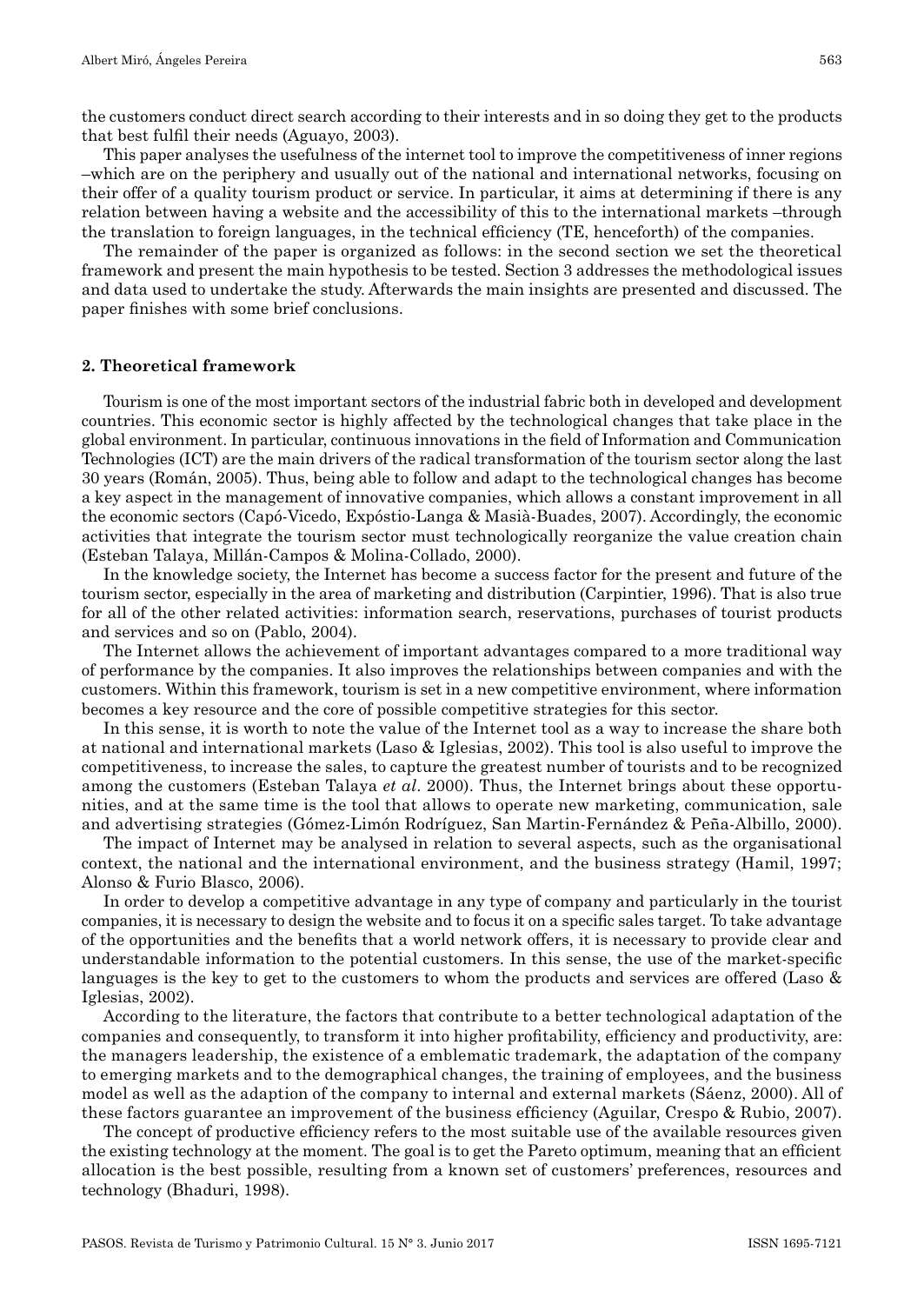According to Farrell (1957) the productive efficiency is comprised of (Álvarez Pinilla, 2001):

- a) Technical Efficiency, which reflects the ability of the company to obtain the maximum amount of outputs given the inputs. TE can be divided into three subgroups (Färe, Grosskopf & Lovell, 1985): I) Scale efficiency
	- II) Congestion efficiency
	- III) "Pure" technical efficiency
- b) Allocative Efficiency, which refers to the use of inputs in the optimum proportions, given their respective prices.
- c) Scale Efficiency, referring to a situation where the company produces in the optimal size scale that makes it possible to obtain the output that maximizes profit.

Farrell (1957) brings the concept of radial index with respect to the efficiency index, which refers to the efficient positioning of a production unit compared to an efficient process, where the efficient process is represented through the estimation of multiple productive units. Depending on the perspective that is taken, whether inputs or outputs, different boundary sets or production-possibilities frontier (PPF) are delivered.

Two technical methods are usually employed to estimate business efficiency, the parametric and the non‑parametric approaches (Hjalmarsson, Kimbhakar & Heshmati, 1996). Within the parametric estimation approach, the *Stochastic Frontier (SF)* has been largely applied. This method has been qualitatively promoted based on the works of Aigner, Lovell, & Schmidt (1977) and Meeusen & van den Broeck (1977).

Non‑parametric methods are usually represented by Data Envelopment Analysis (DEA), which does not require previous financial outcomes or using parameters to run its estimation (Kumbhakar, 2000).

There are just a few papers that focus on the efficiency of the tourism and particularly in the hotel industry. In the early 90's Baker & Riley (1994) suggest the use of ratios to analyse the TE of the hotels' performance. McMahon & McDowell (1995) study the influence of hotel management in the efficiency.

Most of the papers that analyse tourism and TE are based on the DEA method. For instance, Johns, Howcroft & Drake (1997) use a multi-input and multi-output model to estimate the TE of 15 hotels in the UK for a period of 12 months. The same method is used by Chiang *et al*. (2004) for 25 hotels in Taipei and by Barros (2004) for a set of hotels in Portugal.

Other works have employed the SF method. For example, Anderson, Lewis & Parker (1999b) use just one output (total revenue) to estimate the TE of 48 hotels in North America. Anderson, Fish, Xia & Michello (1999a) employ both methods –SF and DEA, to compare and analyse 31 corporate travel apartments in the USA. Barros (2004, 2006) uses DEA to analyse the efficiency of hotels in Portugal.

### **3. Data and methodology**

#### **3.1. Data**

This paper uses Informa D&B and Bureau Van Dijk's *Sistema de Análisis de Balances Ibéricos* (SABI) database. It contains Financial Statements' historical data recorded in the Central Mercantile Register from more than 1,200,000 Spanish companies, with a historical record of annual accounts up to 12 years.

Data with activity code 55 of NACE-2009 representing the tourism industry and its direct subsectors have been selected for this paper (see Table 1).

| 55   | <b>Accommodation services</b>              |
|------|--------------------------------------------|
| 551  | Hotels and similar accommodation           |
| 5510 | Hotels and similar accommodation           |
| 552  | Holiday and other short-stay accommodation |
| 5520 | Holiday and other short-stay accommodation |
| 553  | Camps and caravan parks                    |
| 5530 | Camps and caravan parks                    |
| 559  | Other accommodation                        |
| 5590 | Other accommodation                        |

#### **Table 1: Classification of actitivies**

**Source:** INE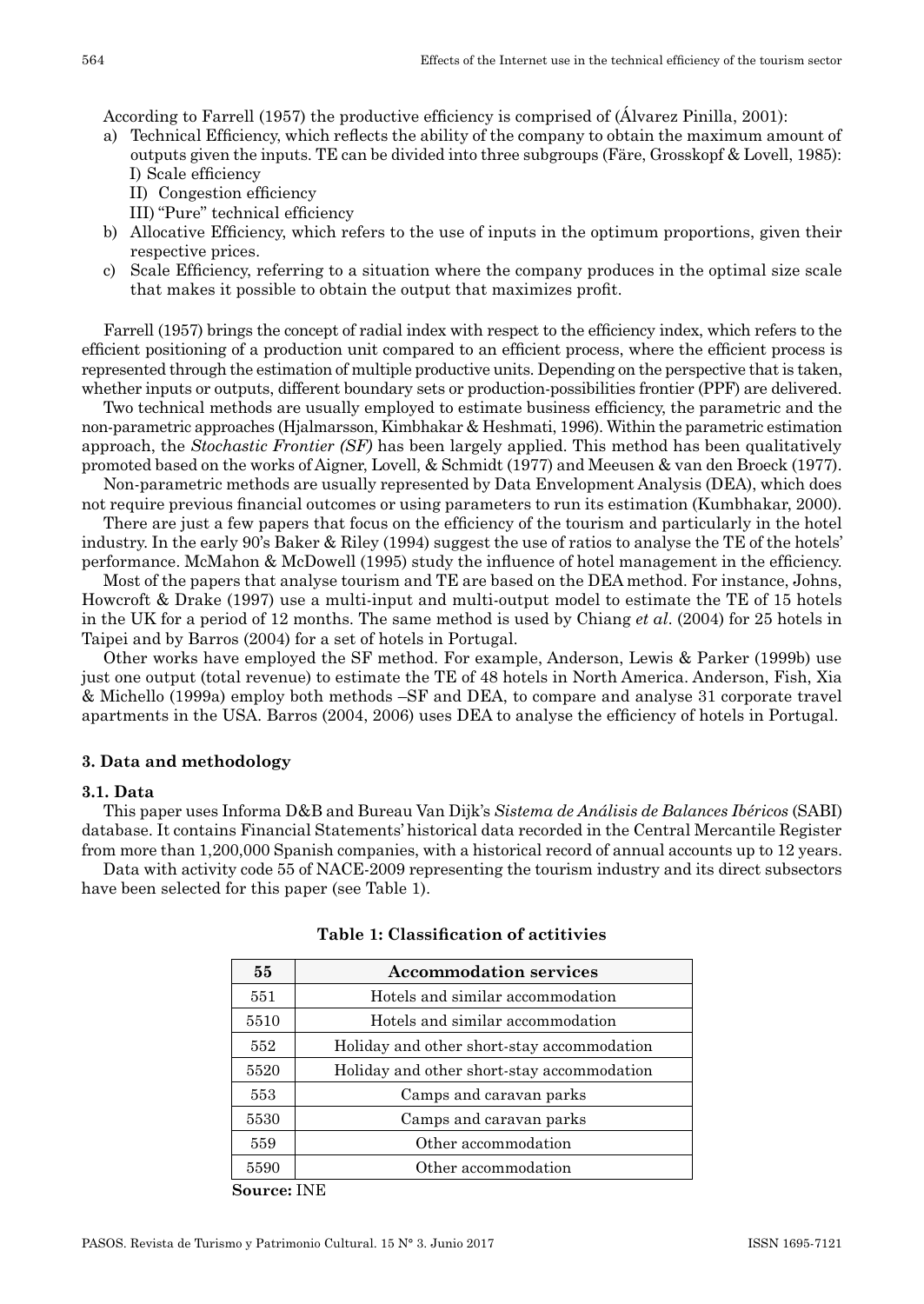Based on this classification, a database of 156 companies has been built from 2011 to 2014. The selection of the observation units complies with the homogeneity requirement of DEA methodology. The parameters that have been used to select the observation units are the two following ones:

All the units belong to the set of activities belonging to the tourism Industry according to the NACE code 55.

All of the units are located in the hinterland regions of Catalonia.

Thus, a panel data with a total of 624 observations has been obtained.

The records allow to get information about each one of the variables designed to estimate the TE of the companies, namely the labour costs (Castellani, 2001), the net revenues (Girma *et al*. 2003) and other items included in the balance sheet and the income statement of the company, for example, material (Olley & Pakes, 1996) and capital cost (Olley & Pakes, 1996).

The data refers to those companies located in the regions of Pallars Sobirà, Pallars Jussà, Aran Valley, Alt Urgell and Berguedà.

The selection excludes those companies with turnover and total assets equal or less than zero, those ones with an added value or a number of employees equal to zero and those firms that do not offer specific information on reliability conditions. The variables are deflated according to the specific industry index. Labor, capital and material costs are deflated by the Consumer Price Index elaborated by the National Statistics Institute (INE).

Once the net turnover variable was set, an internet active search was carried out to find out which companies from the region have their own webpage and, amongst them, what is their accessibility, meaning into how many languages they are translated.

#### **3.2. Methodology**

In this section the two methodologies used in the paper are presented, referring to TE models and segmentation techniques.

#### **a. Data Envelopment Analysis**

The DEA is the most commonly used method to the estimate TE by nonparametric techniques (Coelli, Rao, O'Donnell & Battese, 2005). This method is suitable for when there are more than one output and prices are unreliable or unknown. The DEA method solves an optimization problem for each decision making unit (DMU). In this case, the boundary is represented by the convex combinations of those efficient production units. Those that are inefficient are "wrapped" by the border.

In the manner of the production–possibility frontier, the DEA method fulfils the following axioms:

- 1) The production set is convex and bounded.
- 2) No production unit may exist if it does not have inputs.
- 3) It should imply a type of returns to scale in the sector.

The ratio between outputs and inputs of each production unit evaluated under the assumption of the DEA method was proposed by Charnes, Cooper and Rhodes (1978), and has been further enhanced by a variety of new models. There are four main DEA models: i) The model with constant returns to scale, CCR, ii) the model with variable returns to scale (BCC), iii) the alternative model and iv) the multiplicative model.

In this paper the TE is estimated according to the model proposed by Charnes, Cooper and Rhodes (1978), which is a constant returns to scale model (CCR, hereinafter).

The CCR model is defined by,

$$
EP_{\text{ccP}}\bigg\{ (x, y) : x \ge \sum_{j=1}^{N} x_j \lambda_j; y \le \sum_{j=1}^{N} y_j \lambda_j; \lambda_j \ge 0; j = 1, 2, \dots n \bigg\}
$$
 (1)

Where  $(x, y)$  respectively represent the vectors of inputs and outputs, *j* is each of the companies comprising the sample and  $\lambda$  is the vector intensity that defines the border and allow to modify the assumption of returns to scale.

In this case the restriction is determined by,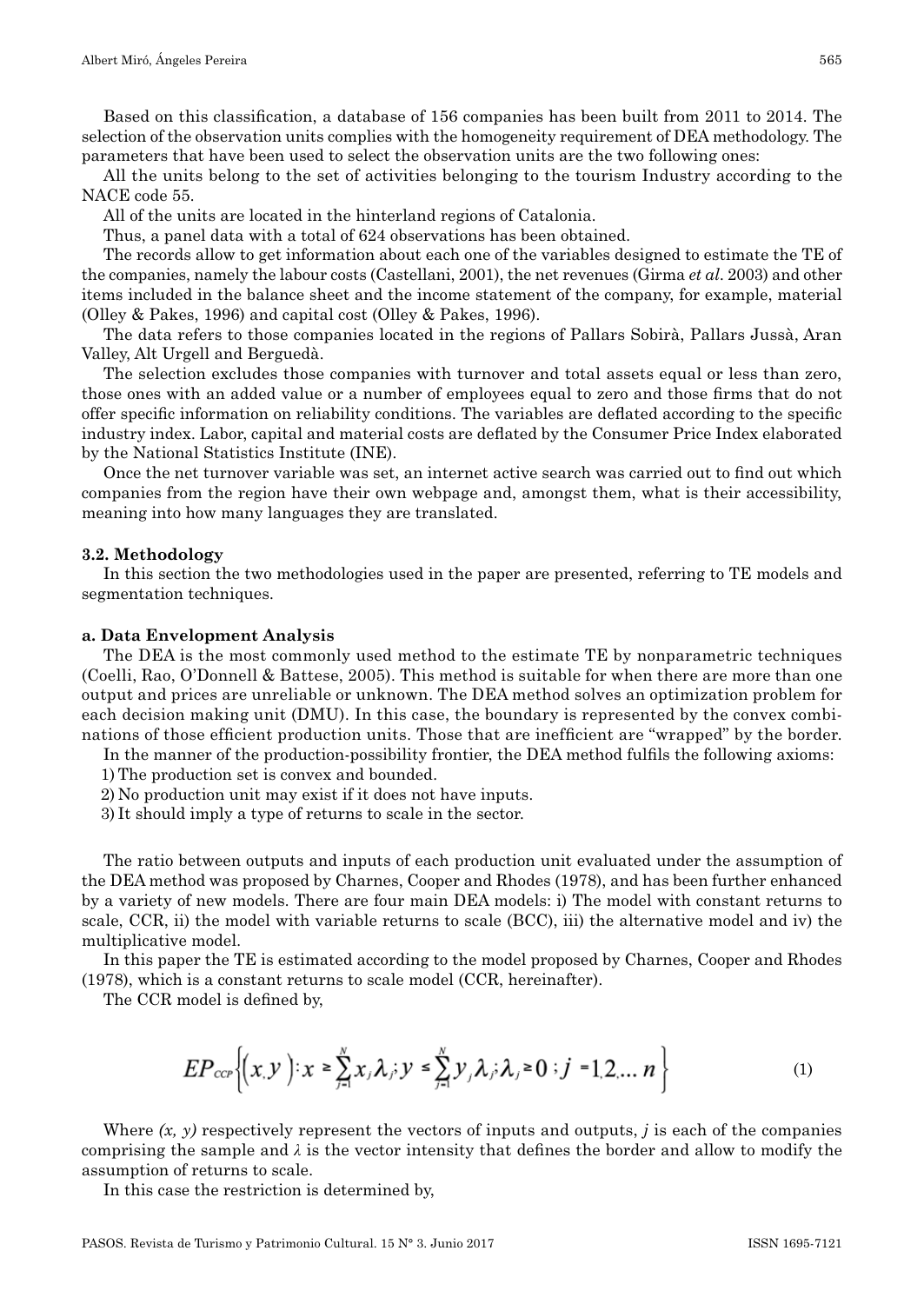566 Effects of the Internet use in the technical efficiency of the tourism sector

$$
\lambda_j \geq 0 \tag{2}
$$

specifying the constant returns to scale.

The estimate of the TE can be oriented in the direction of the inputs or from the perspective of the outputs. The maximum equiproportional expansion that is possible in all outputs while maintaining the provision of fixed inputs is determined by,

$$
\lambda \left( x, y \right)_{\text{ccs}} = \max \ \lambda \ \mid \lambda \ y \ \varepsilon \ \text{ISO}_{\text{y}} \cdot \text{C} \lambda \ge 1 \ \ . \tag{3}
$$

In order to estimate the outputs by fixing the inputs, the DEA efficiency ratios are calculated according to the following linear programming

$$
\begin{array}{ll}\n\text{Max.} & \left(\vec{u} \cdot \vec{y}_i\right) \\
\text{s.a}^2 \cdot \vec{x}, \vec{y} & \vec{v} \times_i = 1 \\
\vec{u} \cdot \vec{y}_i - \vec{v} \times_i \vec{y} & \text{where } i = 1, \dots, N \\
\vec{u} \cdot \vec{y} & \vec{v} \geq 0\n\end{array} \tag{4}
$$

Where  $x_i$  represents the inputs of the i-th DMU evaluated and  $y_i$  represents the outputs of the i-th DMU evaluated. And:

 $\vec{u}$  It is a vector of outputs SX1 to be estimated.

 $\vec{V}$  It is a vector of MX1 optimal combination of inputs to be estimated.

In order to measure the impact of the Internet tool use in the improvement of the TE, the test Kolmogorov‑Smirnov is used. This test allows to compare the distribution function of the sample with the distribution function that is proposed to describe the data  $F_o(x)$ .

The hypothesis is specified as:

$$
H_0: F(x) = F_0(x)
$$
  
\n
$$
H_1: F(x) \neq F_0(x)
$$
 (5)

The hypothesis is specified as:

$$
D(x_1,...,x_n) = \sup_x |F^*_{n}(x) - F_0(x)|
$$
\n(6)

where  $F_n(x)$  is the estimator of the probability of observing values inferior or equal to  $x_i$ ,  $F_{n}^*(x)$  is the empirical distribution function of the sample.  $F_o(x)$  represents those values that are smaller or equal to  $x_i$  when  $H_0$  is true. Finally,  $D$  is the difference between the actual absolute frequency and the actual cumulative frequency (Delgado, Fariñas & Ruano, 2002).

#### **b. Segmentation techniques**

The second method used in this paper is based on decision trees also called segmentation models. The objective is to define and validate the models in order to determine which variables explain the variability of a dependent variable (Breiman, Friedman, Olshen & Stone, 1984). This model is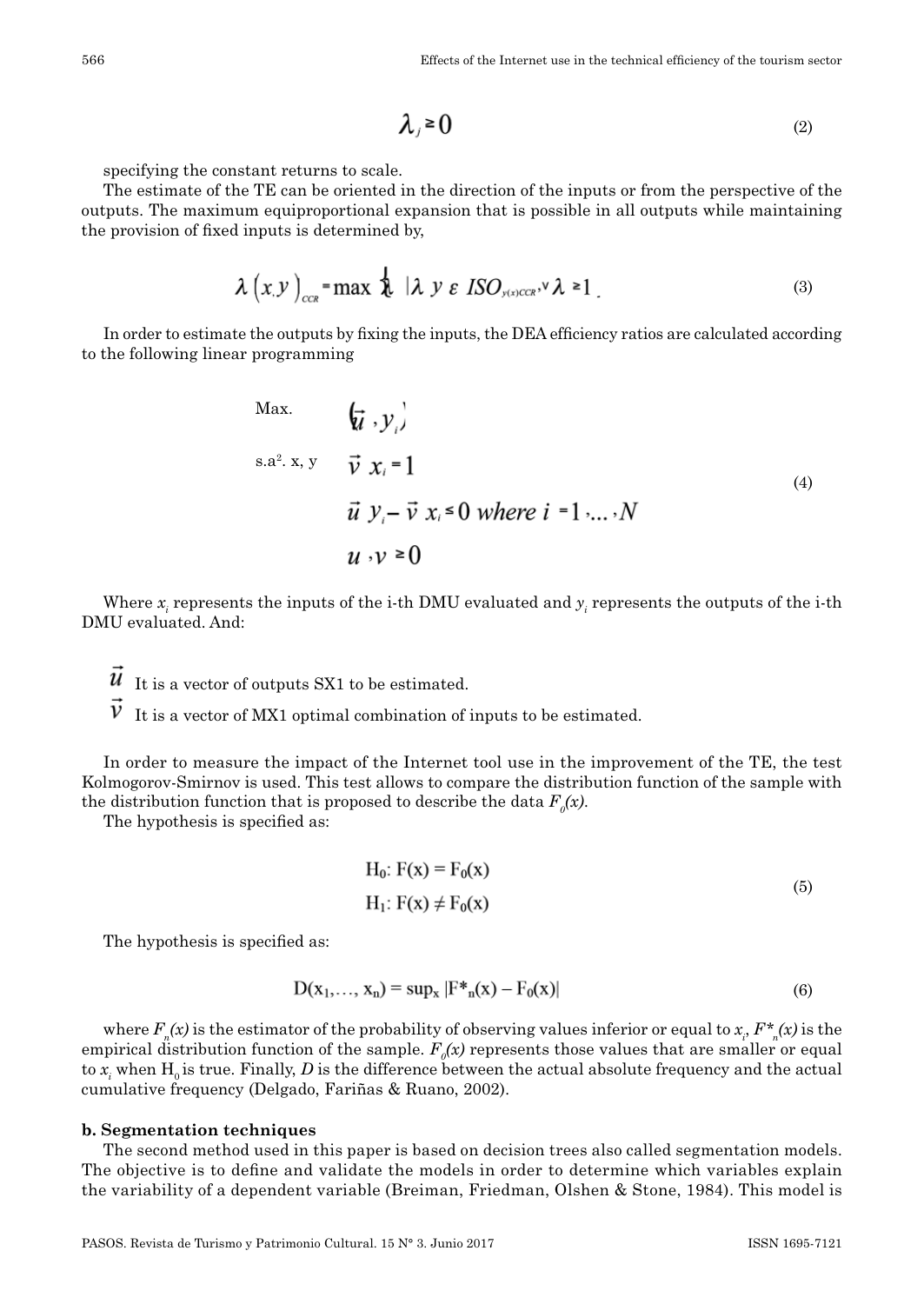designed as an algorithm to build trees that are applied to regression and classification problems. They are explanative techniques that belong to the set of regression models but they have the advantage that both the criterion and the predictor variables may be either of quantitative or qualitative nature. This method sets a hierarchical analysis regarding all the independent variables that have been introduced into the model and allows to indicate which one best discriminates (Galguera, Luna & Méndez, 2006).

The main objective is to make it evident the relationship between the TE and the availability of a website. A second group compares the efficiency taking into account the specific region where the companies are located.

There are four main algorithms that may be used to carry out the tree analysis: CHAID (*Chi square automatic interaction detector*), exhaustive CHAID, (*CRT‑Classification and regression trees*), and QUEST (*Quick, unbiased, efficient, statistical tree*). In this paper the exhaustive CHAID is used, with the presentation of binary trees, with all the possible segmentations of each predictor (Kass, 1980).

The regression tree has nodes; each node box is stamped with the local estimation of the output. In each node the conditional probability of relevance an each class is storaged:

$$
P\left(\mathbf{r}\right|\mathbf{v}\mathbf{y}\left(\mathbf{x}\right)\right)=\frac{P\left(\mathbf{r}\right|\mathbf{v}\mathbf{y}\left(\mathbf{x}\right))}{\sum_{k=1}^{n}P\left(\mathbf{r}_{k},\mathbf{v}_{k}\left(\mathbf{x}\right)\right)}
$$
\n<sup>(5)</sup>

The combination of classifiers is performed by most:

$$
g_{c}(\mathbf{x}) = \frac{1}{n_{c}} \sum_{j=1}^{n_{c}} \overline{P}(\mathbf{x} | \nu_{j}(\mathbf{x}))
$$
\n(6)

The similarity between the calculated members, evaluating on a fixed set n of examples of tests as:

$$
\widehat{S}_{ij} = \frac{1}{n_i} \sum_{k=1}^{n} f\left(\chi_k\right) \tag{7}
$$

Where,

$$
f\left(\chi_{k}\right) = \begin{cases} 1 & \text{if } c_{i}(\chi_{k}) = c_{j}(\chi_{k}) \\ 0 & \text{otherwise} \end{cases}
$$
 (6)

TE is the variable used to build the decision tree, which is estimated according to the DEA method as defined above. The criterion variable is the region where the companies are located. Finally, the relationship between the TE and the proxy for internationalization, i.e., the translation of the website into foreign languages is assessed.

#### **3.3. Results**

#### **a. Structure of the Tourism industry in the North of Catalonia**

The present paper focuses on the tourism industry located in five Catalonian regions, four of them in the province of Lleida –Pallars Jussà, Pallars Sobirà, Alt Urgell and the Aran Valley, and one in Barcelona province –Berguedà.

Desk research allowed to identify which of the companies of the sample have a website. The results are summarised in the Table 2.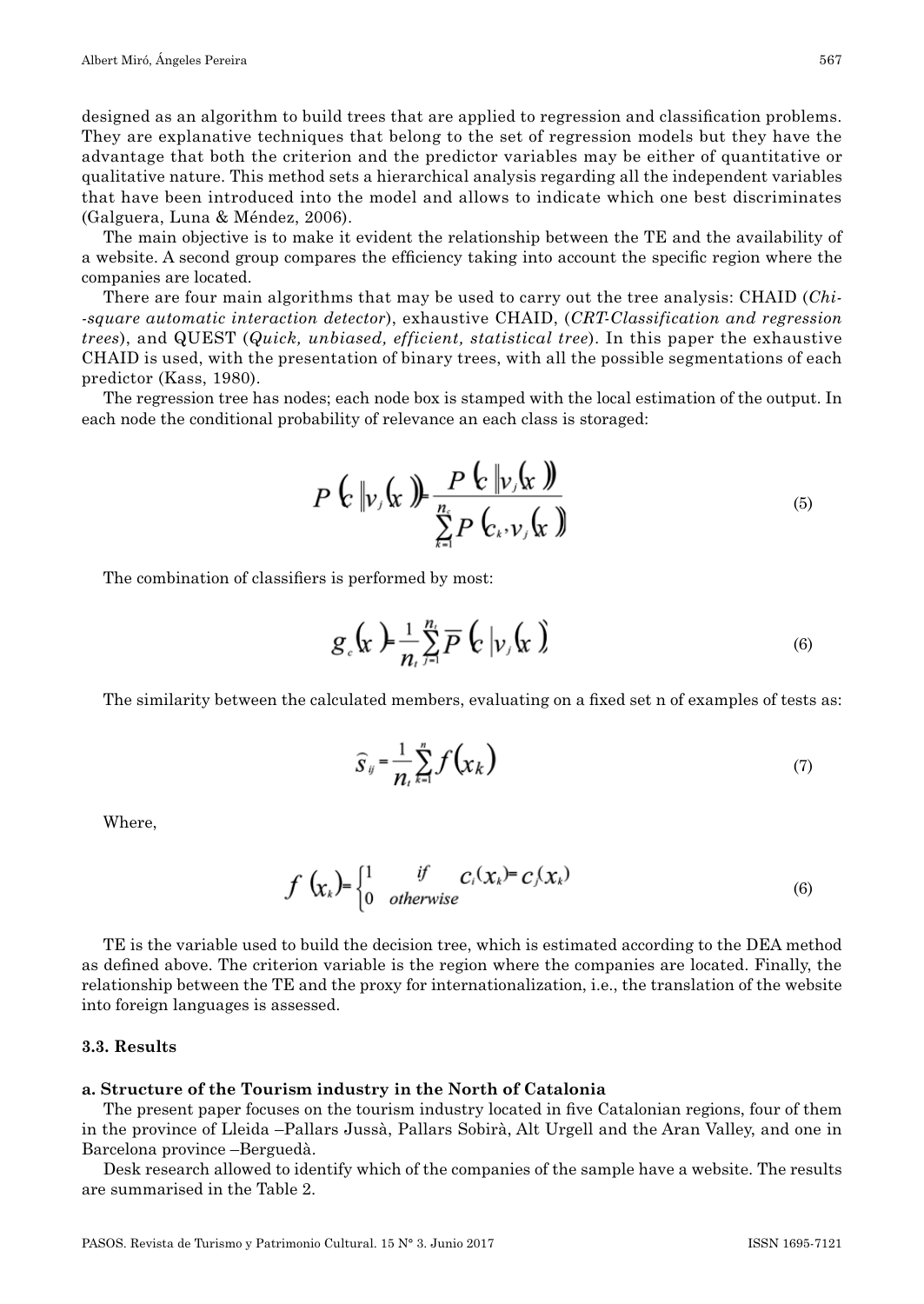|                | Does the company has a website | Website / total number<br>of companies |               |  |
|----------------|--------------------------------|----------------------------------------|---------------|--|
|                | Not.                           | Yes                                    | $\frac{0}{0}$ |  |
| Alt Urgell     | 20                             | 8                                      | 28.57         |  |
| Pallars Jussà  | 9                              | 4                                      | 30.77         |  |
| Pallars Sobirà | 24                             |                                        | 22.58         |  |
| Berguedà       | 24                             | 16                                     | 40.00         |  |
| Aran Valley    | 32                             | 12                                     | 27.27         |  |
| Total          | 109                            | 47                                     | 30.13         |  |

## **Table 2: Availability of website by companies, by regions**

**Source:** Own elaboration

The table shows that only a few companies have a website (30.13% on average). The region of Berguedà is clearly the leader, since a 40% of the companies have this tool. On the other hand, the regions of Aran Valley, Pallars Sobirà and Alt Urgell are under the average, with a 27.27%, a 22.58% and a 28.57%, respectively, of the companies owning a website.

In the Table 3 the net turnover of the companies is presented, distinguishing whether they have or not a website. The figures show that on average, those companies that have a website have a greater turnover.

| Region         |            | Do the companies<br>have a website? | Average net turnover (in<br>thousands of euros) |  |  |
|----------------|------------|-------------------------------------|-------------------------------------------------|--|--|
| Alt Urgell     | Not        | 20                                  | 133.37                                          |  |  |
|                | Yes        | 8                                   | 210.55                                          |  |  |
| Berguedà       | Not        | 24                                  | 176.18                                          |  |  |
|                | Yes        | 16                                  | 340.07                                          |  |  |
|                | Not        | 9                                   | 194.81                                          |  |  |
| Pallars Jussà  | Yes        | $\overline{4}$                      | 108.43                                          |  |  |
| Pallars Sobirà | Not        | 24                                  | 174.52                                          |  |  |
|                | Yes        | $\overline{7}$                      | 132.64                                          |  |  |
|                | Not        | 32                                  | 257.08                                          |  |  |
| Aran Valley    | Yes        | 12                                  | 378.54                                          |  |  |
|                | <b>Not</b> | 109                                 | 193.25                                          |  |  |
| Total          | Yes        | 47                                  | 277.24                                          |  |  |

## **Table 3: Average net turnover in relation to having a website by region (2014)**

**Source:** Own elaboration

In three of the five regions, the companies that have a website enjoy a much higher average net turnover in comparison to the companies that do not have a website.

Apparently, there is a positive relation between owning a webpage and the companies' financial economic results if they make use of the Internet as a distinguishing service from their competitors. To confirm econometrically this hypothesis a logistic regression is carried out for the year 2014.

First the estimated parameter (*β*) and its standard error are presented (Table 4). The Wald test is used to assess the statistical significance.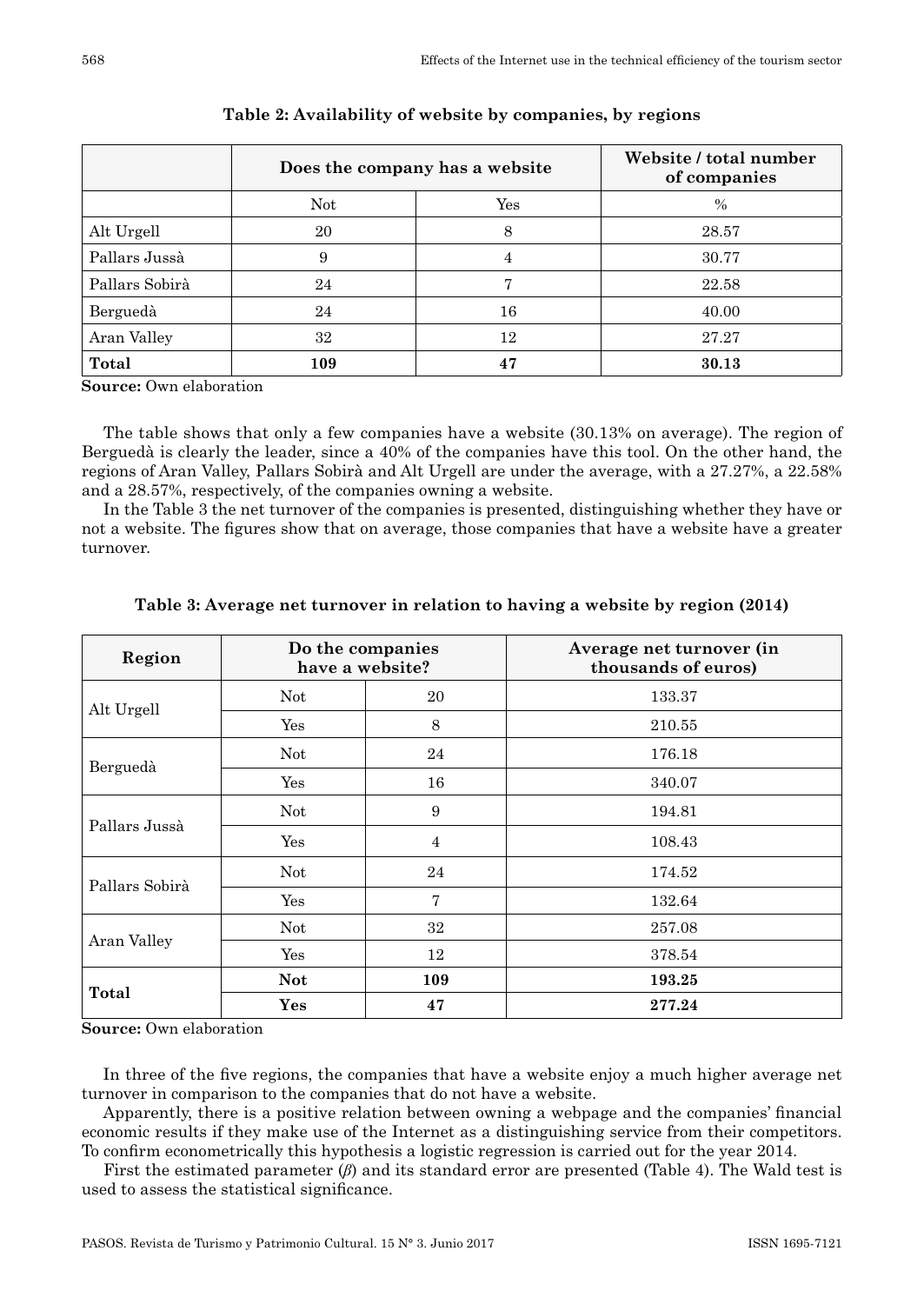## **Table 4: Equation variables**

|        |          | D<br>D   | <b>Std. Error</b> | Wald   | gl       | Sig.  | Exp(B)      |
|--------|----------|----------|-------------------|--------|----------|-------|-------------|
| Step 0 | Constant | $-0.841$ | 0.087             | 92.952 | <b>.</b> | 0.000 | $\rm 0.431$ |

**Source:** Own elaboration

The level of significance, smaller than 0.05, does not allow to accept the null hypothesis, therefore, there is a relationship between both variables (net turnover and website). The Odd Ratio (Exp (*β*)) for the variable TE would be 0.431. The proportion of enterprises using website regarding the variable TE is 0.431 times higher than those that do not use a website.

Next the three measures that summarise the models are presented. They allow to assess the validity of the model in a global way (Table 5).

## **Table 5: Models summary**

| <b>Step</b> | -2 log likelihood | Cox & Snell R square | Nagelkerke R square |
|-------------|-------------------|----------------------|---------------------|
|             | 732.586           | 0.049                | ${0.069}$           |

**Source:** Own elaboration

The ‑2 log likelihood measures how well a model fits the data, in this case small values are sought to assert that there is a good fit. Likewise, Cox & Snell R square and Nagelkerke R square indicate the model validity with very small coefficient of determination values, they do explain the model; 4.9% or 6.9% of the dependent variable variation is explained by the variable included in the model  $(TE)$ .

The Hosmer and Lemeshow test shows the global adjustment of the model. The following results were obtained (Table 6):

## **Table 6: Hosmer‑Lemeshow Test**

| Step | 71<br>Chi-square |          |  |
|------|------------------|----------|--|
|      |                  | $\Omega$ |  |

**Source:** Own elaboration

The significance level is higher than 0.05 hence the null hypothesis is accepted, therefore, the model is coherent with the economic logic? Therefore our model in question are within economic logic.

Finally, the regression coefficients with their corresponding standard errors are presented (Table 7). The Wald test is used to assess the null hypothesis  $(\beta_i = 0)$ .

## **Table 7: Equation variables**

|                |                    |          | S.E   | Wald   | gl | Sig.  | Exp(B) |
|----------------|--------------------|----------|-------|--------|----|-------|--------|
| Step $1^{(a)}$ | TЕ                 | 0.275    | 0.210 | 1.717  |    | 0.190 | 1.317  |
|                | $N^{\circ}$ Worker | 0.090    | 0.019 | 21.685 |    | 0.000 | 1.094  |
|                | Constant           | $-1.318$ | 0.138 | 91.813 |    | 0.000 | 0.268  |

**Introduced variable(s) in step 1:** TE **Source:** Own elaboration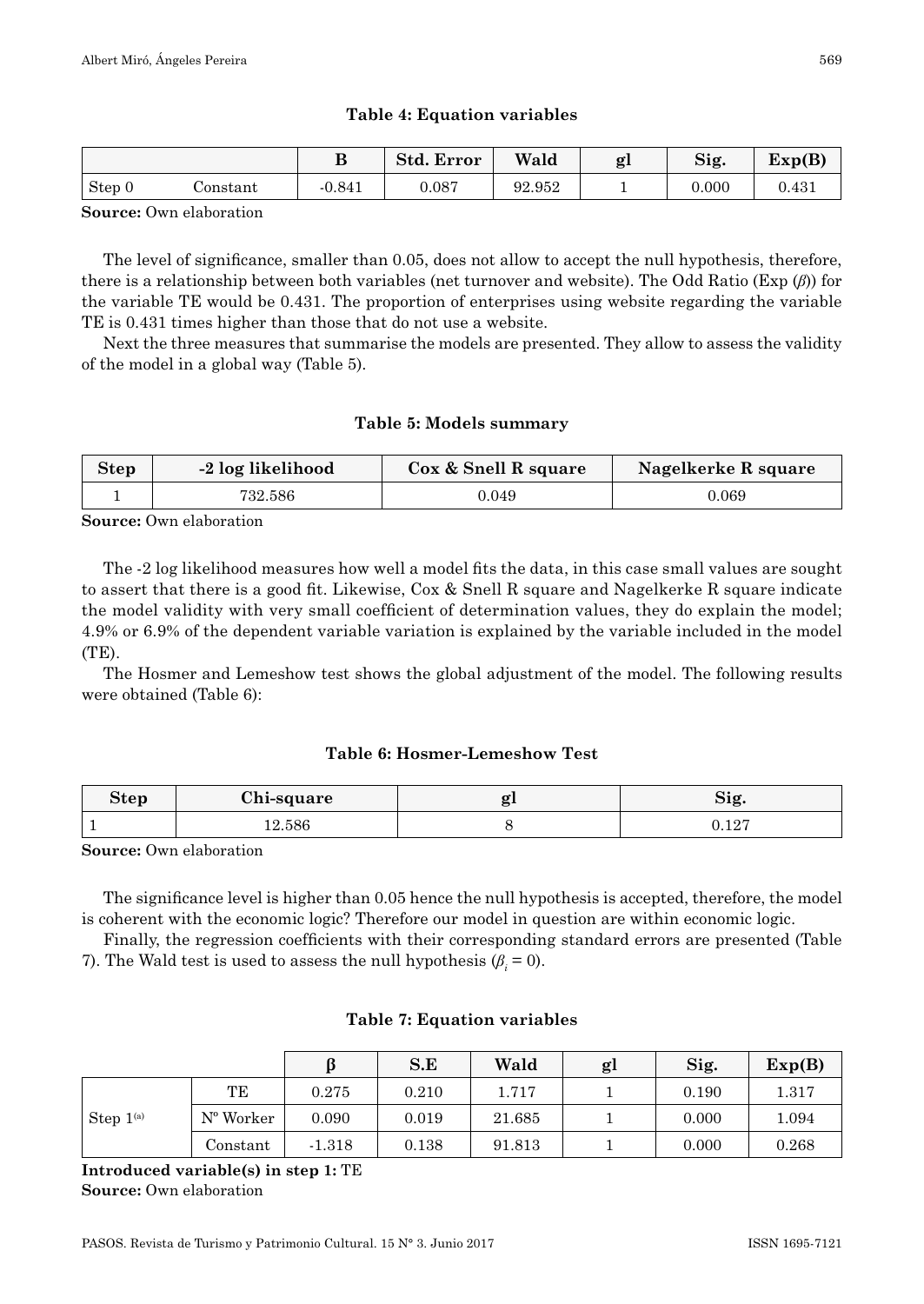Regarding the variable TE of the equation, it has a level of significance higher than 0.05, hence the null hypothesis is not rejected. On the contrary, β has a positive influence on the model, which means that it does influence the model in any way. Thus, the model explains the existence of a positive relation between the dependent and the independent variables and it is possible to obtain the value of the TE increase in relation to the website usage.

The Kolmogorov–Smirnov test is applied to observe if there is a positive relationship between an improvement of the TE depending on whether the company uses or does not use a website. The results are shown in Table 8.

| <b>Smaller</b> group |        | P-value | Corrected |
|----------------------|--------|---------|-----------|
| $\pm 0$ :            | 0.1484 | 0.003   |           |
| $\vert$ 1:           |        |         |           |
| $\,$ Combined K-S:   | 0.1484 | 0.006   | 0.005     |

**Table 8: Kolmogorov‑Smirnov Test**

**Source:** Own elaboration

In this case, the null hypothesis is rejected at a level of 0.005; therefore, the observed values of the frequencies for each class are equal to the theoretical frequency of a normal distribution. Thus, significant differences are found between the companies that have websites and those that do not have them.

#### **b. Companies' Internationalization through websites**

This section presents the results related to the use of different languages in the website as a strategy to reach to a higher number of customers far from the national frontiers.

Table 9 summarises the use of different languages by the companies in their websites. This table shows the total number of companies that have their website in one language or another.

| Language | Webpages | Recount | $\%$  |
|----------|----------|---------|-------|
| Catalan  | Yes      | 39      | 82.98 |
| Spanish  | Yes      | 37      | 78.72 |
| English  | Yes      | 28      | 59.57 |
| French   | Yes      | 25      | 53.19 |
| Other    | Yes      | 9       | 19.15 |

**Table 9: Companies that have their webpages in other languages**

**Source:** Own elaboration

Catalan is the most used language in the webpages, Spanish being the second one. Other languages, for instance English and French, are not very exploited, what leads to state that the companies are not reaching the international market. That is, it cannot be affirmed that there is a real internationalization, because the international market is not specially taken into account, and the accessibility to the national market is set out. The Table 10 presents the results per region.

It can be stated that the dominant languages in all regions are Catalan and Spanish. Catalan is at its maximum usage in Berguedà, 87.5%, and Pallars Jussà, 100%, whereas Spanish is at its maximum usage in Aran Valley, 100%.

All the companies in the studied regions translate its webpages into other languages (English and French). Only Alt Urgell and Aran Valley seem to be willing to get to other markets because they translate their websites into other different languages as well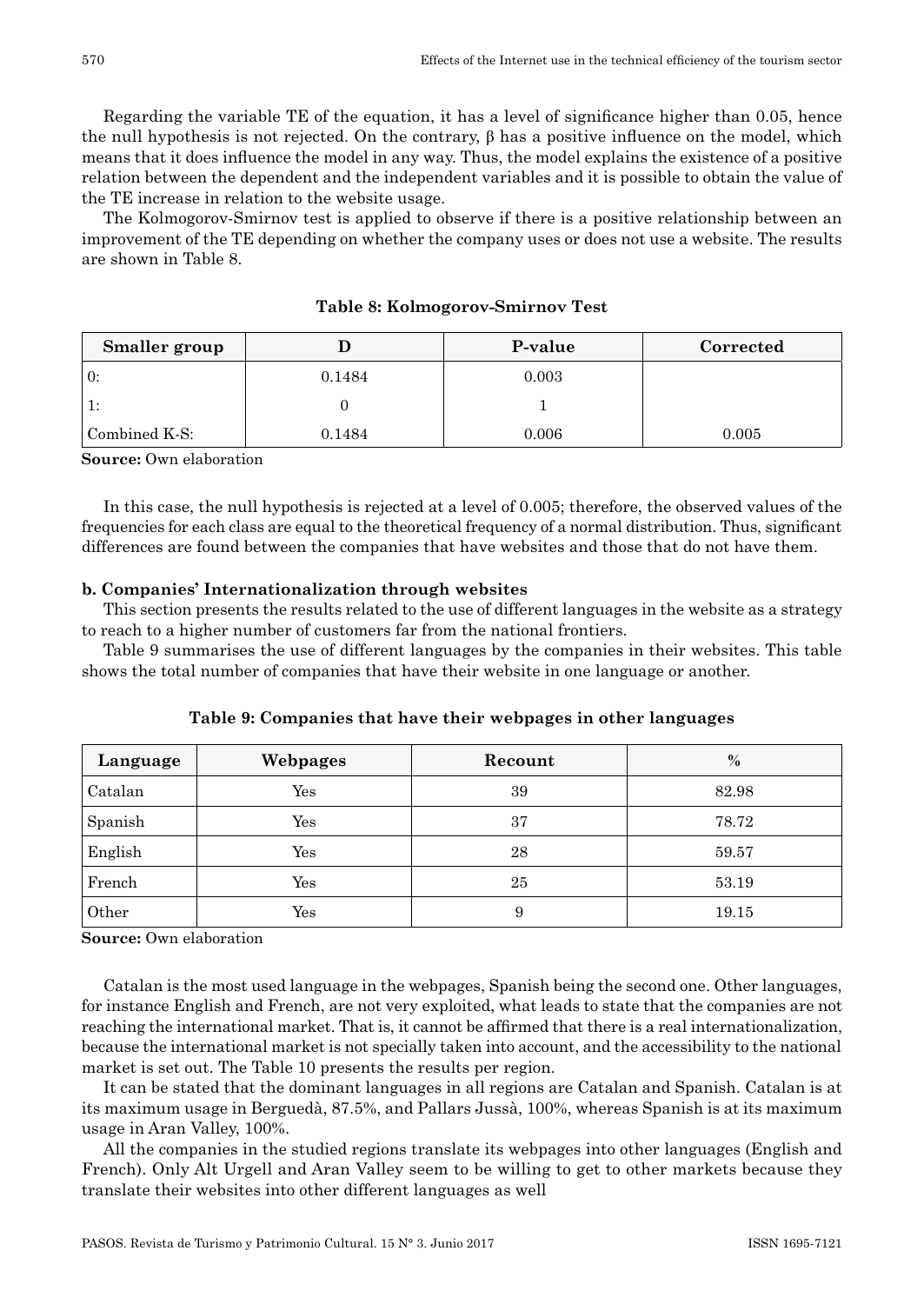|                           |                | Alt Urgell    | Pallars<br>Sobirà |                | Pallars<br>Jussà |               | Berguedà       |               | <b>Aran Valley</b> |              |
|---------------------------|----------------|---------------|-------------------|----------------|------------------|---------------|----------------|---------------|--------------------|--------------|
| Language<br>accessibility | Total          | $\frac{0}{0}$ | Total             | $\frac{0}{0}$  | Total            | $\frac{0}{0}$ | Total          | $\frac{0}{0}$ | Total              | $\%$         |
| Catalan                   |                |               |                   |                |                  |               |                |               |                    |              |
| Not                       | $\mathbf{1}$   | 12.5          | $\Omega$          | $\Omega$       | $\Omega$         | $\Omega$      | $\overline{2}$ | 12.5          | 5                  | 41.7         |
| Yes                       | $\overline{7}$ | 87.5          | $\overline{7}$    | 100            | $\overline{4}$   | 100           | 14             | 87.5          | 7                  | 58.3         |
| Spanish                   |                |               |                   |                |                  |               |                |               |                    |              |
| Not                       | $\mathbf{1}$   | 12.5          | $\overline{2}$    | 28.57          | $\mathbf{2}$     | 50            | 5              | 31.3          | $\Omega$           | $\mathbf{0}$ |
| Yes                       | $\overline{7}$ | 87.5          | $\overline{5}$    | 71.52          | $\overline{2}$   | 50            | 11             | 68.7          | 12                 | 100          |
| English                   |                |               |                   |                |                  |               |                |               |                    |              |
| Not                       | $\overline{2}$ | 25            | $\overline{2}$    | 28.57          | $\mathbf{a}$     | 75            | 8              | 50            | $\overline{4}$     | 33.3         |
| Yes                       | 6              | 75            | $\overline{5}$    | 71.52          | 1                | 25            | 8              | 50            | 8                  | 66.7         |
| French                    |                |               |                   |                |                  |               |                |               |                    |              |
| Not                       | $\mathbf{a}$   | 37.5          | $\overline{2}$    | 28.57          | $\mathbf{a}$     | 75            | 9              | 56.2          | 5                  | 41.7         |
| Yes                       | $\overline{5}$ | 62.5          | $\overline{5}$    | 81.52          | $\mathbf{1}$     | 25            | $\overline{7}$ | 43.8          | 7                  | 58.3         |
| Others                    |                |               |                   |                |                  |               |                |               |                    |              |
| Not                       | 5              | 62.5          | $\overline{7}$    | 100            | $\overline{4}$   | 100           | 14             | 87.5          | 8                  | 66.7         |
| Yes                       | 3              | 37.5          | $\overline{0}$    | $\overline{0}$ | $\Omega$         | $\mathbf{0}$  | $\mathbf{2}$   | 12.5          | $\overline{4}$     | 33.3         |

**Table 10: Languages used in all the companies that have a webpage per region**

**Source:** Own elaboration

### **c. Region with the highest Technical Efficiency**

In this section the results for the relation between the use of Internet and the internationalization through the website and the TE are presented.

The resulting classification tree for Technical Efficiency is shown in Figure 2. Regions and website are considered as independent variables.

Each node of the tree shows the predicted value, which is the mean value for the dependent variable at that node. The results show that the tree leads to the same partition of the observations, fourteen child nodes suggesting the presence of fourteen groups and that the detected portions are all statistically significant (p-value< $0.05$ ).

In particular, the four groups of classification for regions are Berguedà, Pallars Jussà, Alt Urgell, Vall d'Aran and Pallars Sobirà. For the first group, it can be seen that the regions that achieve a greater influence on TE are those corresponding to Berguedà and Pallars Jussà corresponding to node 1. This means that companies that are located in these regions have a higher ET value. The following predictor is website (where 1 stands for having a website and 0 for not having a website). For the regions that do not have a website (node 6) have a higher percentage with respect to relationship with the region and the TE with a 21.2%. Lastly, within node 6 the region with a greater TE is Berguedà.

The results corresponding to Node 3 belong to the Vall d'Aran. Despite being the region with a greater number of touristic companies, it is far away from Berguedà and Pallars Jussà. Not having a website in this region points out to a greater influence on the TE (Node 9).

The results in Figure 2 indicate that the Berguedà region is the one with the best result in terms of efficiency, taking into account that in this region the greatest percentage of companies with website are located. This result falls in line with the same found in Johns *et al*. (1997) and Barros (2004).

In Catalonia there are two co-official languages, Catalan and Spanish. Therefore, the possibility to translate the website into another language would allow access to the international clients who do not know the official languages. The variable languages of the website is used as a proxy for the companies' internationalization. That is used to analyse its impact on the net turnover and the TE. Table 11 shows the main results.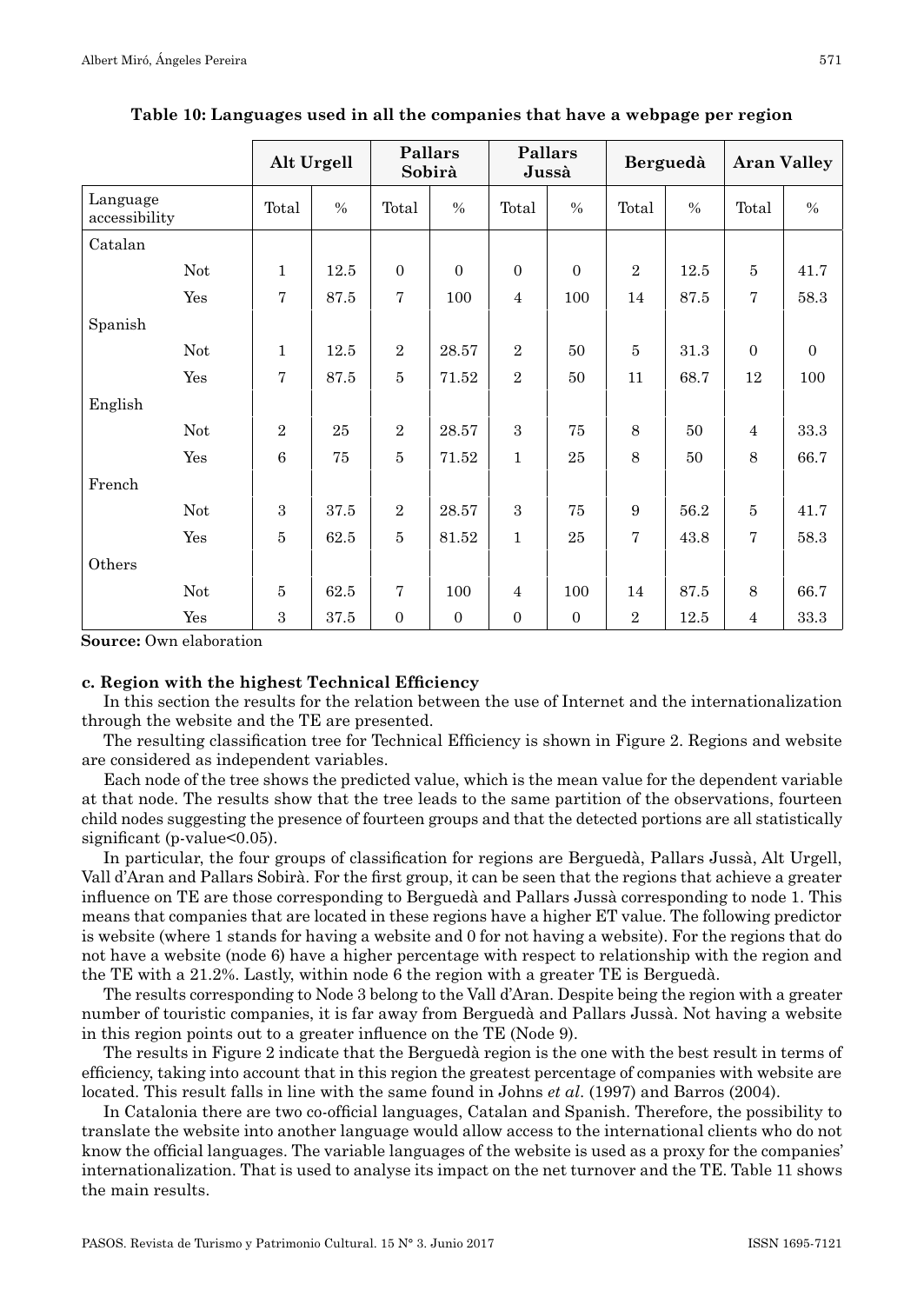



**Source:** Own elaboration

|         |     | <b>Average Technical Efficiency</b> |          |               |                |                    |  |  |  |
|---------|-----|-------------------------------------|----------|---------------|----------------|--------------------|--|--|--|
|         |     |                                     |          | Region        |                |                    |  |  |  |
|         |     | Alt Urgell                          | Berguedà | Pallars Jussà | Pallars Sobirà | <b>Aran Valley</b> |  |  |  |
|         | No  | 0.154                               | 0.367    | 0.607         | 0.263          | 0.355              |  |  |  |
| Catalan | Yes | 0.533                               | 0.338    | 0.204         | 0.288          | 0.367              |  |  |  |
|         | No  | 0.154                               | 0.350    | 0.497         | 0.320          | 0.344              |  |  |  |
| Spanish | Yes | 0.533                               | 0.374    | 0.406         | 0.003          | 0.392              |  |  |  |
|         | No  | 0.147                               | 0.342    | 0.523         | 0.320          | 0.334              |  |  |  |
| English | Yes | 0.621                               | 0.417    | 0.003         | 0.003          | 0.460              |  |  |  |
|         | No  | 0.140                               | 0.331    | 0.523         | 0.320          | 0.332              |  |  |  |
| French  | Yes | 0.745                               | 0.476    | 0.003         | 0.003          | 0.488              |  |  |  |
|         | No  | 0.184                               | 0.355    | 0.483         | 0.269          | 0.316              |  |  |  |
| Other   | Yes | 0.786                               | 0.394    | $\bullet$     | $\bullet$      | 0.767              |  |  |  |

**Table 11: Distribution and Net Turnover TE variable region with respect to the language of the website**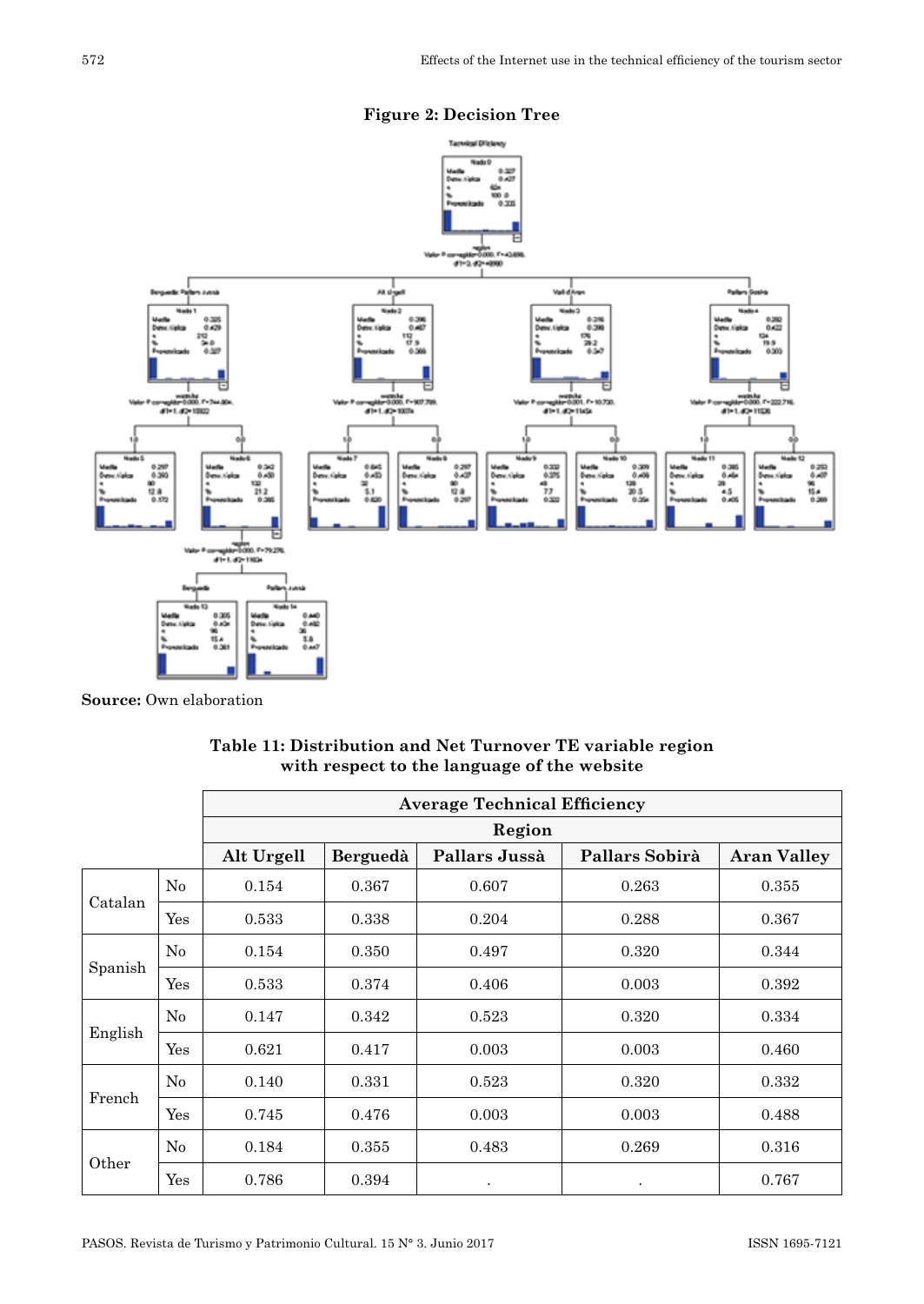|         |     | <b>Average Net Turnover</b> |            |               |                |                    |  |  |  |  |
|---------|-----|-----------------------------|------------|---------------|----------------|--------------------|--|--|--|--|
|         |     | Region                      |            |               |                |                    |  |  |  |  |
|         |     | Alt Urgell                  | Berguedà   | Pallars Jussà | Pallars Sobirà | <b>Aran Valley</b> |  |  |  |  |
| Catalan | No  | 16,552,183                  | 16,731,594 | 35,637,173    | 31,618,611     | 36, 363, 725       |  |  |  |  |
|         | Yes | 37,957,792                  | 92,085,163 | 48,179,775    | 9,964,983      | 42,773,542         |  |  |  |  |
| Spanish | No  | 16,877,196                  | 42,387,716 | 32,119,146    | 29,849,843     | 29,774,640         |  |  |  |  |
|         | Yes | 36,982,754                  | 44,997,270 | 80,071,526    | 10,501,129     | 57,673,680         |  |  |  |  |
|         | No  | 16,110,057                  | 40,556,424 | 42,083,846    | 29,849,843     | 30,451,604         |  |  |  |  |
| English | Yes | 43,146,521                  | 53,301,020 | 8,447,502     | 10,501,129     | 68,576,862         |  |  |  |  |
|         | No  | 16,654,590                  | 39,610,252 | 42,083,846    | 29,849,843     | 30,739,623         |  |  |  |  |
| French  | Yes | 46,048,963                  | 59,582,199 | 8,447,502     | 10,501,129     | 72,500,942         |  |  |  |  |
| Other   | No  | 17,517,900                  | 42,904,759 | 39,496,435    | 26,729,082     | 3,152,324          |  |  |  |  |
|         | Yes | 58,450,958                  | 26,916,255 |               |                | 9,564,916          |  |  |  |  |

**Source:** Own elaboration

The use of other languages in the company's websites has a positive impact on the net turnover of the business. The picture is different when the TE variable is taken into account, since there is not a clear improvement of the companies that have their websites translated into foreign languages, except for Alt Urgell, Berguedà and Aran Valley. In the mentioned regions a positive relationship between a better average TE and the accessibility of the website is observed.

Through the creation of a dichotomic variable, which is defined as 0 for using just the official languages –Spanish and Catalan, a 1 for using at least one foreign language, the impact in the TE is obtained (Table 12).

|                | Languages |       |
|----------------|-----------|-------|
| Region         |           |       |
| Alt Urgell     | 0.533     | 0.717 |
| Berguedà       | 0.356     | 0.429 |
| Pallars Jussà  | 0.305     | 0.002 |
| Pallars Sobirà | 0.146     | 0.002 |
| Aran Valley    | 0.380     | 0.572 |
| Total          | 0.344     | 0.344 |

**Table 12: The impact of internationalization in the TE**

**Source:** Own elaboration

The total average TE is the same for those companies that do not translate their websites into foreign languages. The picture clearly differs by region; in Alt Urgell, Berguedà and Aran Valley the companies with websites only accessible in official languages have a higher average TE with respect to the companies with the website translated into other languages, whereas Pallars Jussà and Pallars Sobirà offer opposite results. The figure 3 below shows the regions that are best placed in terms of TE compared with the average of the whole sector.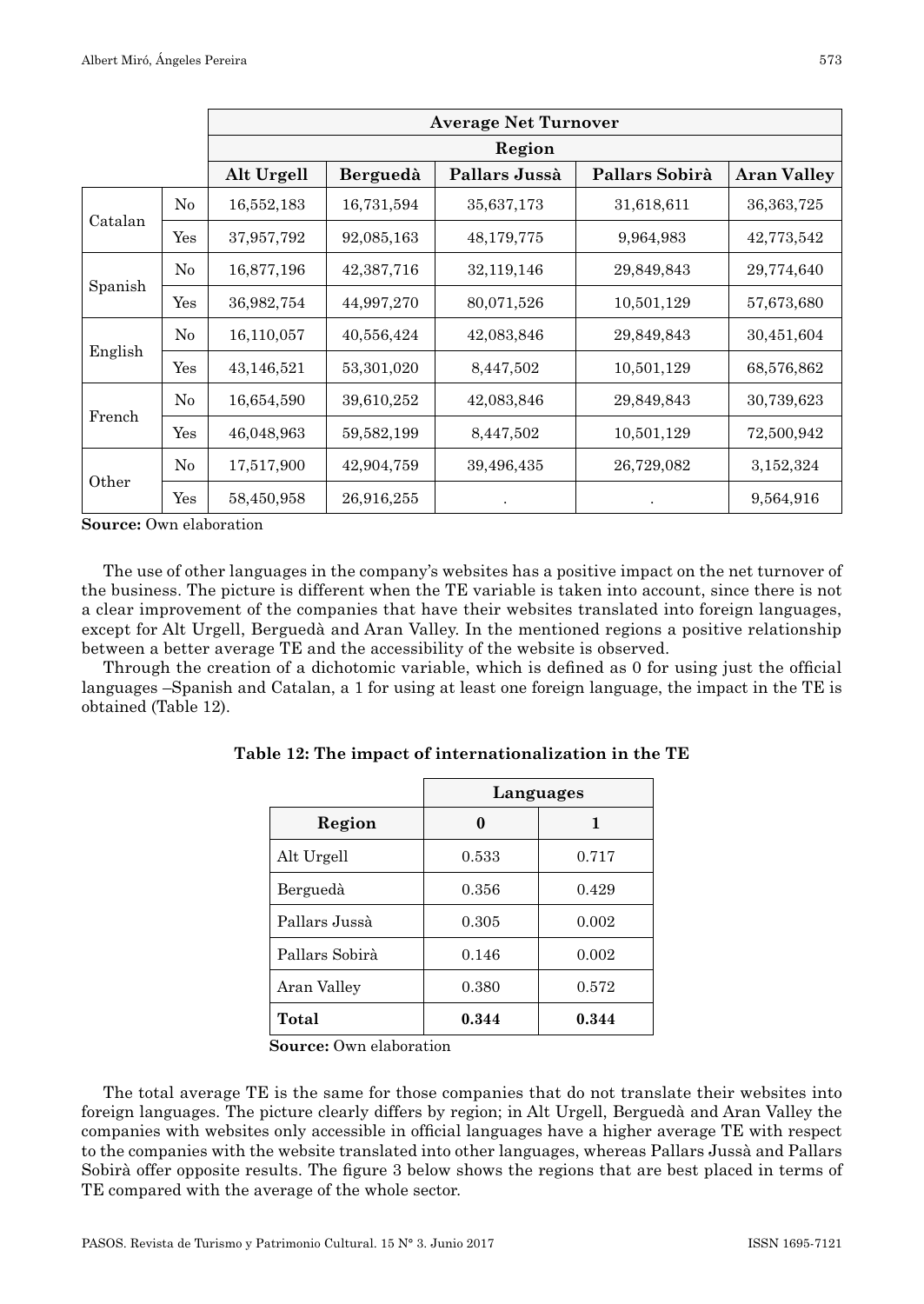

#### **Figure 3: TE average by Region**

**Source:** Own elaboration

According to Figure 3, the regions with a better average TE are Alt Urgell and Aran Valley. On the contrary, the regions of Pallars Jussà and Pallars Sobirà, which have an important tourist fabric, have poor results in terms of the TE.

#### **4. Discussion and Conclusions**

The regions that make up Catalonia region's northeast core have big natural and historical attractions and a good way to promote this potential tourism product is using the new technologies. In particular, maintaining a website may help to increase the market share and the positioning as an attractive area for tourism.

In this paper the influence of using new technologies in the performance of business companies in the hinterland regions of Catalonia has been studied. The use of these technologies by tourist companies in the studied region is actually not very spread, since just a 30% of the companies use the Internet as a marketing tool. This situation is not very different from that found in other studies (Martínez, Majó & Casadesús, 2006).

Notably, the companies in the sample that use new technologies in their businesses have an average higher net turnover in comparison to the companies that do not use the internet. This result is coherent with other studies focused on companies that sell their products and services through internet (Carpintier, 1996; Esteban Talaya *et al*. 2000). The utilisation of Internet sets a new way to economically grow for companies in the tourism sector (de Pablo, 2004).

Moreover, the use of the internet in the tourism companies affects the TE, meaning that those companies that use the website achieve, on average, an improved result of their TE in comparison to other companies that do not have a website. In this paper, an association between a greater TE with a higher value of turnover has been found in the companies in the analysed regions. This result confirms other results previously found (Anderson *et al*. 1999a). Therefore, the use of the website represents a suitable strategy to improve the competitiveness of the tourism companies (Berne, García & Múgica, 2012). Learning on the usage of these technologies would promote ways of economic growth (Álvarez‑Pinilla *et al*. 2001).

The results obtained in this study indicate that companies in the tourism sector in the hinterland regions of Catalonia have a wide margin of improvement regarding TE. This result is not surprising because overall the tourism sector tends to inefficient values, as has been reported by Anderson et al. (1999) for the hotel sector and by Sellers, Nicolau y Mas (2002) for travel agencies.

The normality of the relation between the variables ET and having a website was proven by the Kolmogorov‑Smirnov test. According to this test, there exists a significant difference between the companies that have a website and the companies that do not use this tool.

The decision tree indicates that the regions of Berguedà and Pallars Jussà have the best average value of TE. Comparing the TE of the companies that have a web and those others that do not have a website, the results show a better performance of companies without this tool. This result is unexpected to some extent,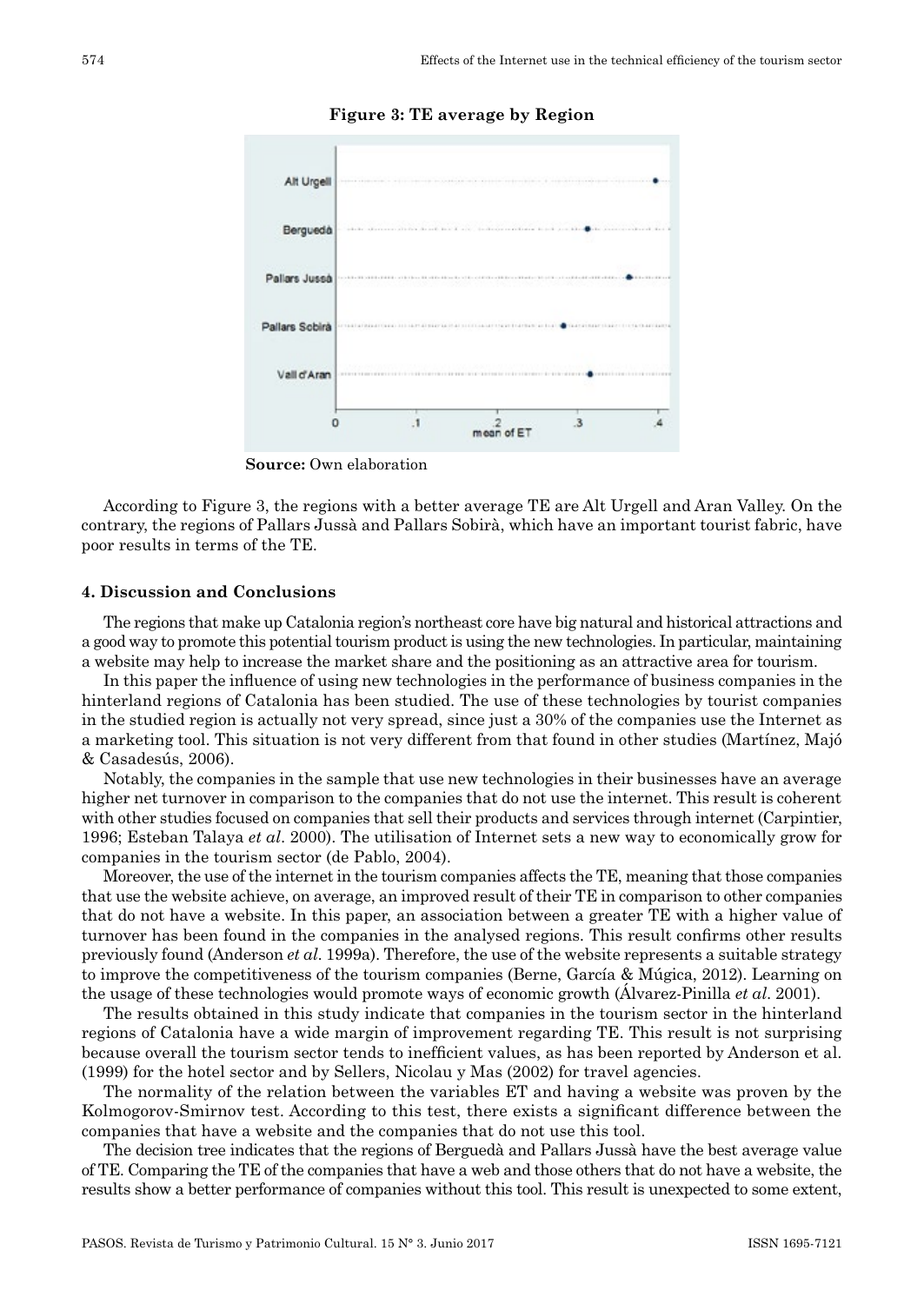taking into account the results of previous studies (Buhalis, 1998, de Pablo, 2004); nevertheless, a plausible explanation for this result may be the specific features of the hinterland regions, which are far away from the traditional tourist market of Catalonia. These regions have several disadvantages in relation to the Catalan tourism sector, such as the lack of investment in R&D, infrastructures, etc. (Miró y Alsina, 2013; Miró, 2014).

Finally, the companies of the tourism sector that translate their websites into different languages, set aside the official ones, have a higher average turnover. On the contrary, the opposite relation was found for the relation with TE. This result is coherent with the previous one indicated above. Therefore, although the use of different languages in the website may be use to get to new markets and increase the service sales (Buhalis, 1998), the statement does not imply a better use of resources, hence a higher value of TE..

The regional study that has been carried out in this paper is a starting point for future research at the national level. This is important, due to the central relevance the tourist sector has achieved along the last decades in the Spanish economy (Brida *et al*. 2008).

## **Bibliografia**

Alonso, Matilde & Furio Blasco, Elies

- 2006. *Internet y sus aplicaciones al sector turístico*. EA Grup d'Investigació Nº19 Economia, treball i territorio.
- Álvarez‑Pinilla, Antonio & Orea‑Sánchez, Luis
- 2003. "Descomposición del crecimiento de la productividad. Una aplicación a las regiones españolas". *Paper presented at the* XXIX Reunión de Estudios Regionales.
- Aigner, Dennis, Lovell, C. A. & Schmidt, Peter
- 1977. "Formulation and estimation of stochastic frontier production function models". *Journal of econometrics*, 6(1): 21‑37.

Aguayo, Antonio

- 2003. *Informática aplicada al Turismo*. Madrid: Ediciones Pirámide, S.A.
- Aguilar, J.A., Crespo, J.L., & Rubio, M.

2007. "Análisis de la productividad y la eficiencia". Junta de Andalucía. Málaga. *Paper presented at the* Jornadas sobre proyectos de investigación en turismo AECIT. Granada.

Anderson, Randy.I., Fish, M., Xia, Y. & Michello, E.

1999a. "Measuring efficiency in the hotel industry: a stochastic frontier approach". *International Journal of Hospitality Management*, 18: 45–57.

- Anderson, Randy.I., Lewis, Danielle & Parker, Mike E.
- 1999b. "Another look at the efficiency of corporate travel management departments". *Journal of Travel Research*, 37: 267–272.
- Baker, Michael & Riley, Michael
- 1994. "New Perspectives on Productivity in Hotels: Some Advances and New Directions". *International Journal of Hospitality Management,* 13: 297‑311.
- Barros, Carlos Pestana
- 2004. "A stochastic cost frontier in the Portuguese hotel industry". *Tourism Economics*, 10: 177–192. Barros, Carlos Pestana

2006. "Analysing the rate of technical change in tourism industry", *Tourism Economics*, 12: 325–346. Bartlett, Christopher A. & Ghoshal, Sumantra

2000. *Transnational Management*. Boston, MA.: Irwin McGraw‑Hill.

Becattini, Giacomo

- 2002. "Del distrito industrial marshalliano a la 'teoría del distrito' contemporánea. Una breve recons‑ trucción crítica". *Investigaciones Regionales*, 1: 9‑32.
- Berne, Carme, Garcia‑Gonzalez, Margarita. & Mugica, José
- 2012. "How ICT shifts the power balance of tourism distribution channels". *Tourism Management*, *33*(1): 205‑214.
- Bhaduri, Amit
- 1998. "Eficiencia económica e instituciones agrarias". *Historia agraria: Revista de agricultura e historia rural*, 15: 15‑28.
- Buhalis, Dimitrios
- 1998. "Strategic use of information technologies in the tourism industry". *Tourism Management*, 19(5): 409‑421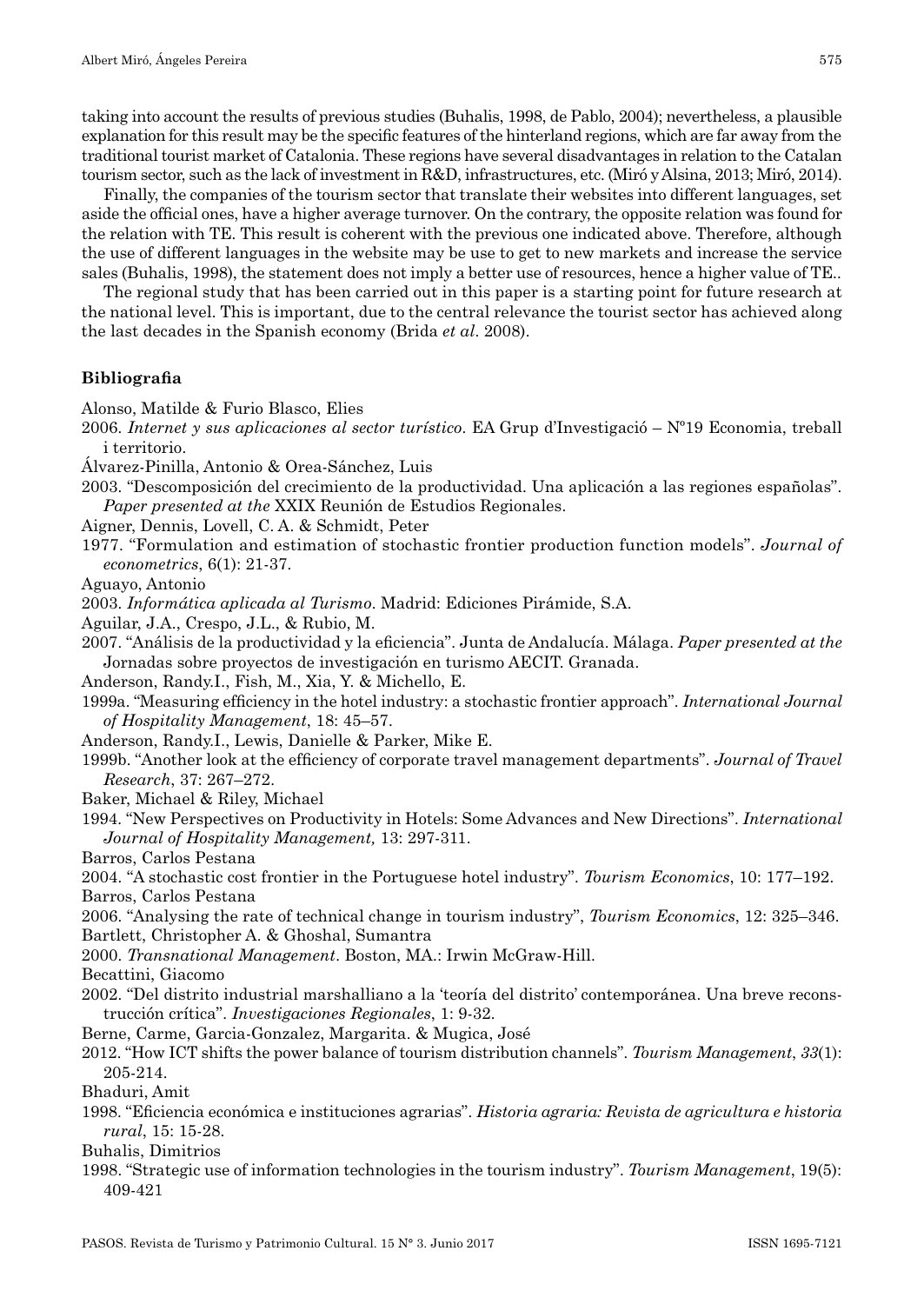Buhalis, Dimitrios & Law, Rob

- 2008. "Progress in information technology and tourism management: 20 years on and 10 years after the Internet‑ The state of eToruism research". *Tourism Management*, 29(4): 609‑623.
- Brida, Juan Gabriel, Pereyra, Juan Sebastián, Such Devesa, María Jesús & Zapata Aguirre, Sandra 2008. "La contribución del turismo al crecimiento económico". *Cuadernos de turismo*, 22: 35‑46.
- Capó‑Vicedo, Josep, Expósito‑Langa, Manuel & Masiá‑Buades, Enrique
- 2007. "La importancia de los clústeres para la competitividad de las PYME en una economía glo‑ bal". *EURE (Santiago)*, 33(98): 119‑133.
- Carpintier, Rodolfo
- 1996. *Internet Hoy. Cómo hacer negocios en la red*. Ra‑Ma, Madrid.

Castellani, Davide

- 2001. "Export behaviour and productivity growth: Evidence from Italian manufacturing firms", *Weltwirtschaftliches Archiv*, 138(4): 605‑628.
- Chaffey, Dave, Mayer, R., Johnston, K. & Ellis‑Chadwick, F.
- 2000. *Internet Marketing*. Harlow: Prentice‑Hall.
- Christensen, Lauritis, Jorgenson, Dale & Lau, Lawrence.
- 1975. "Transcedental Logarithmic utility functions". *American Economic Review*, 65: 367‑383.
- Chiang, Wan‑.Erh., Tsai, Ming‑Hone & Wang, Shau‑Mei
- 2004. "A DEA evaluation of Taipei hotels". *Annals of Tourism Research*, 31: 712–715.
- Coelli, Timothy. J., Rao, D. S. Prasada, O'Donnell, Christopher J. & Battese, George. Edward
- 2005. *An introduction to efficiency and productivity analysis*. Springer Science & Business Media.
- Delgado, Miguel Angel, Fariñas, José Carlos. & Ruano, Sonia
- 2002. "Firm Productivity and Export Markets: A Non‑ parametric Approach", *Journal of International Economics*, 57(2): 397‑422.
- De Pablo Redono, Raúl
- 2004. "*Las nuevas tecnologías aplicades al turismo*", Editorial Universitaria Ramón Acebes, Madrid. Duro, Juan Antonio & Rodríguez, David
- 2011. Estimació del PIB turístic de Catalunya, Marques i Comarques 2005‑2010. Grup de Recerca d'Industria i Territori, Departament d'Economia, Universitat Rovira i Virgili.
- Esteban Talaya, Águeda, Millán Campos, Ángel & Molina Collado, Arturo
- 2000. "La comercialización de productos turísticos en Internet: implicaciones para las agencias de viaje". *Cuadernos de Ciencias Económicas y Empresariales*, 3: 15‑36.
- Färe, Rolf, Grosskopf, Shawna & Lovell, C.A.
- 1985. *The measurement of efficiency of production.* (Vol. 6). Springer Science & Business Media.
- Farrell, Michael James
- 1957. "The Measurement of Productive Efficiency". *Journal of the Royal Statistical Society*. Series A (General), 120(3): 253‑290.
- Galguera, Laura Luna, David & Méndez, M.Paz
- 2006. Predictive segmentation in action using CHAID to segment royalty card holders. *International Journal of Market Research*, 48(4): 469‑479.
- Girma, Soufarel, Kneller, Richard & Pisu, Mauro
- 2003. "*Exports versus FDI: An Empirical Test*", University of Nottingham Research Paper 2003/21.
- Gómez‑Limón Rodríguez, José Antonio, San Martín Fernández, Roberto & Peña Albillo, Núria
- 2000. "El uso de internet en el comercio y el marketing vitivinícola: Análisis del sector en España". *Revista española de estudios agrosociales y pesqueros*, 189: 119‑156.
- Greene, William H.
- 1990. "A gamma-distributed stochastic frontier model". *Journal of Econometrics*, 46: 141-164.

Greene, William H.

2012. *Análisis econométrico*. Harlow: Prentice‑Hall.

Hamill, Jim

- 1997. "The Internet and international marketing". *International Marketing Review*, 14( 5): 300‑323. Hjalmarsson Lennart, Kumbhakar, Subal C. & Heshmati, Almas
- 1996. "DEA, DFA and SFA: A Comparison". *Journal of Productivity Analysis*, 7: 303‑327.
- Kumbhakar, Subal.C. & Lovell, C.A.
- 2000. Stochastic Frontier Analysis, Cambridge University Press, Cambridge.
- Johns, Nick, Howcroft, Barry & Drake, Leigh
- 1997. "The use of data envelopment analysis to monitor hotel productivity". *Progress in Tourism and Hospitality Research*, 3: 119–127.